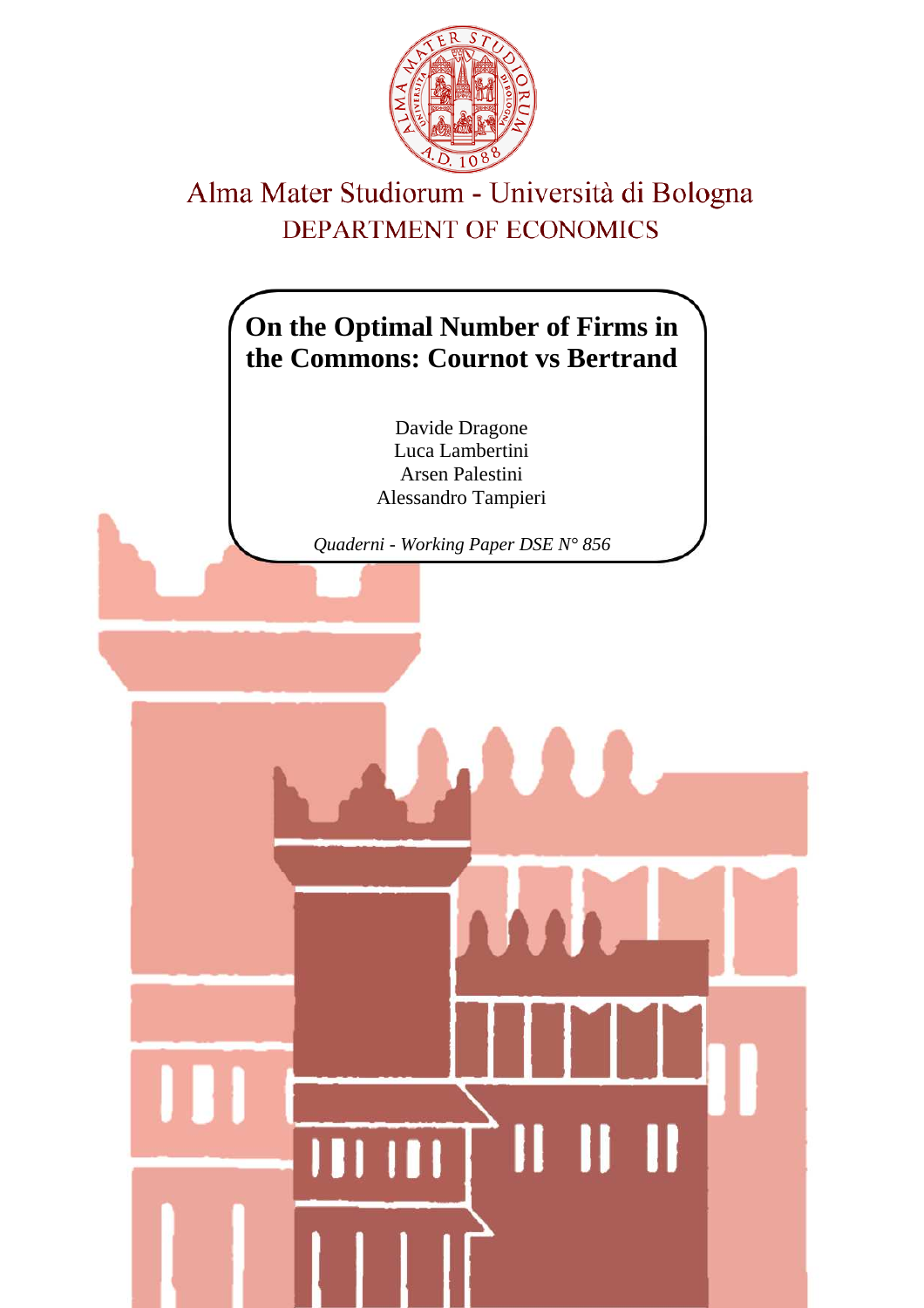# On the Optimal Number of Firms in the Commons: Cournot vs Bertrand

Davide Dragone<sup>#</sup>, Luca Lambertini<sup>#</sup>,

Arsen Palestini<sup>§</sup> and Alessandro Tampieri<sup>#</sup>

# Department of Economics, University of Bologna Strada Maggiore 45, 40125 Bologna, Italy

davide.dragone@unibo.it; luca.lambertini@unibo.it; alessandro.tampieri@unibo.it

ß MEMOTEF, University of Rome La Sapienza

via del Castro Laurenziano 9, I-00161 Roma, Italy arsen.palestini@uniroma1.it

December 11, 2012

#### Abstract

We revisit the debate on the optimal number o firms in the commons in a differential oligopoly game in which firms are either quantityor price-setting agents. Production exploits a natural resource and involves a negative externality. We calculate the number of firms maximising industry profits, finding that it is larger in the Cournot case. While industry structure is always ineffcient under Bertrand behaviour, it may or may not be so under Cournot behaviour, depending on parameter values. The comparison of private industry optima reveals that the Cournot steady state welfare level exceeds the corresponding Bertrand magnitude if the weight of the stock of pollution is large enough.

Keywords: natural resources, oligopoly, pollution, tragedy of commons

JEL Codes: C73, L13, Q20, Q51

<sup>\*</sup>We thank the audience at IFAC CAO<sup>'</sup>12 (Rimini) for precious comments. The usual disclaimer applies.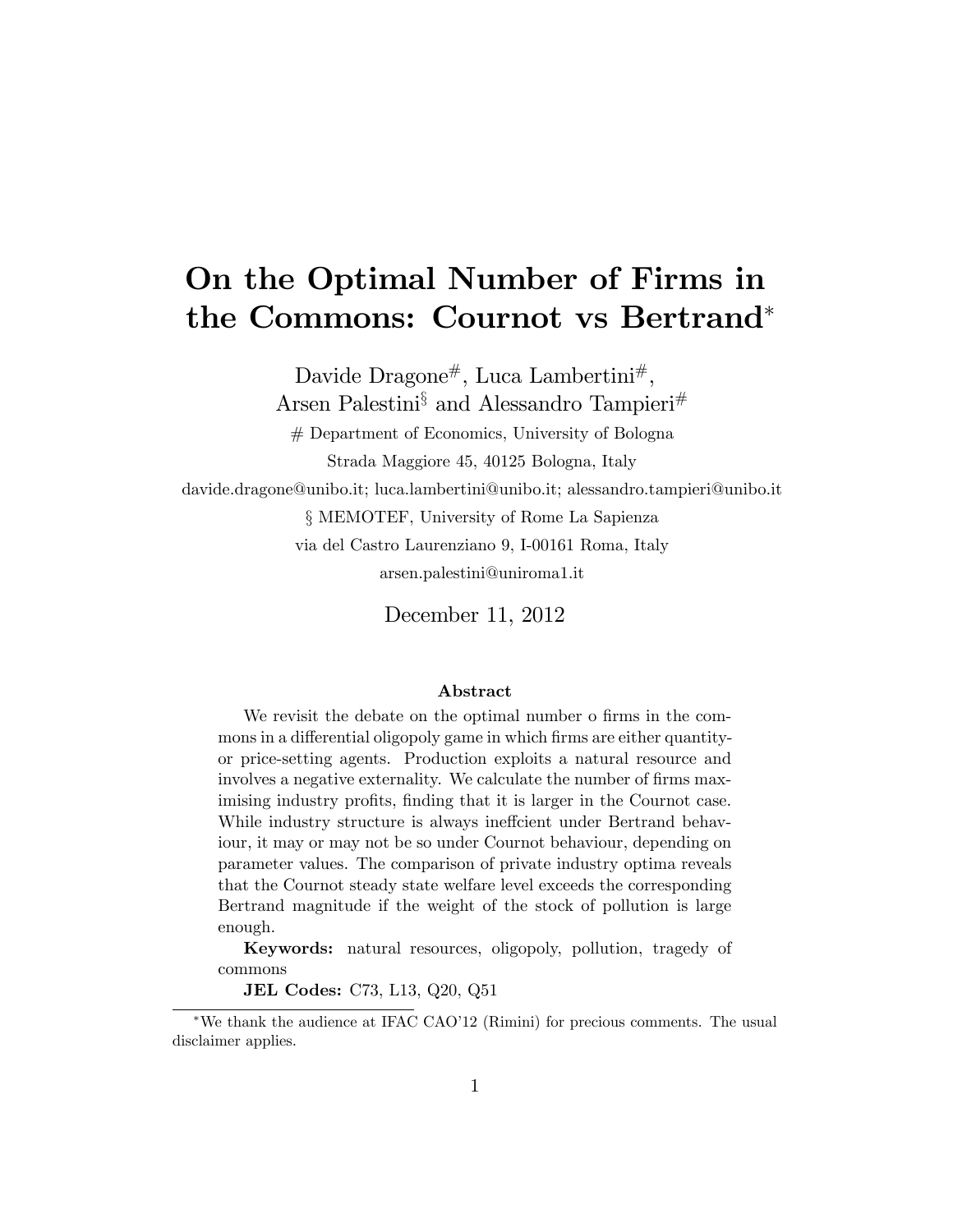### 1 Introduction

The usual approach to the economics of the environment treats externalities and the extraction of natural resources separately, and in the latter case compares open access (or equivalently, perfect competition) against monopoly.<sup>1</sup> Here we propose a unified approach to the two aspects of the industrial exploitation of the environmen, using a homogeneous good oligopoly in which firms may set either quantities or prices to maximise profits, and their productive activities require the use of a renewable resource and emit pollutants. Each of these two aspects has indeed received attention in the literature, either in static or in dynamic oligopoly models,<sup>2</sup> but, to the best of our knowledge, the joint analysis of resource extraction and pollution has not. Our analysis will abstract from the possibility of regulating firms' interaction via Pigouvian taxation/subsidization<sup>3</sup> and/or pollution rights,<sup>4</sup> to focus on the issue of the optimal number of firms in the commons. This problem lies at the intersection between the well known discussion about the tragedy of the commons (Gordon, 1954; Hardin, 1968) and the standard approach to the entry process belonging to the theory of industrial organization (Novshek, 1980; Suzumura and Kiyono, 1987; Mankiw and Whinston, 1990). The backbone of this discussion is the fact that, while in absence of any external effects increasing competition (and therefore industry output) increases welfare, if industrial activities exploit natural resources and/or imply the emission of pollutants then the socially optimal degree of concentration of such an industry is determined by the balance between the price effect and the environmental one (Cornes and Sandler, 1983; Cornes, Mason and Sandler, 1986; Karp, 1992; Mason and Polasky, 1997). We revisit this issue in a differential game in which we assess the *privately* optimal structure (maximising industry profits) against the *socially* optimal industry structure (maximising social welfare), given the profit-maximising behaviour of firms, under both Cournot and Bertrand competition. Industry structure is always socially inefficient under Bertrand behaviour, while it may or may not be so under Cournot behaviour, depending on the environment's efficiency in ab-

<sup>&</sup>lt;sup>1</sup>See Dasgupta and Heal (1979), Kemp and Long (1980), Pearce and Turner (1989), Tisdell (2009) and Anderson (2010), inter alia.

<sup>&</sup>lt;sup>2</sup>The related literature is too large to be cited entirely. See, inter alia, McMillan and Sinn (1984), Sinn (1984), Katsoulacos and Xepapadeas (1995) and Fujiwara (2009).

<sup>3</sup>See Karp and Livernois (1992) and Benchekroun and Long (1998, 2002).

 $4$ See von der Fehr (1993) and Sunnevåg (2003).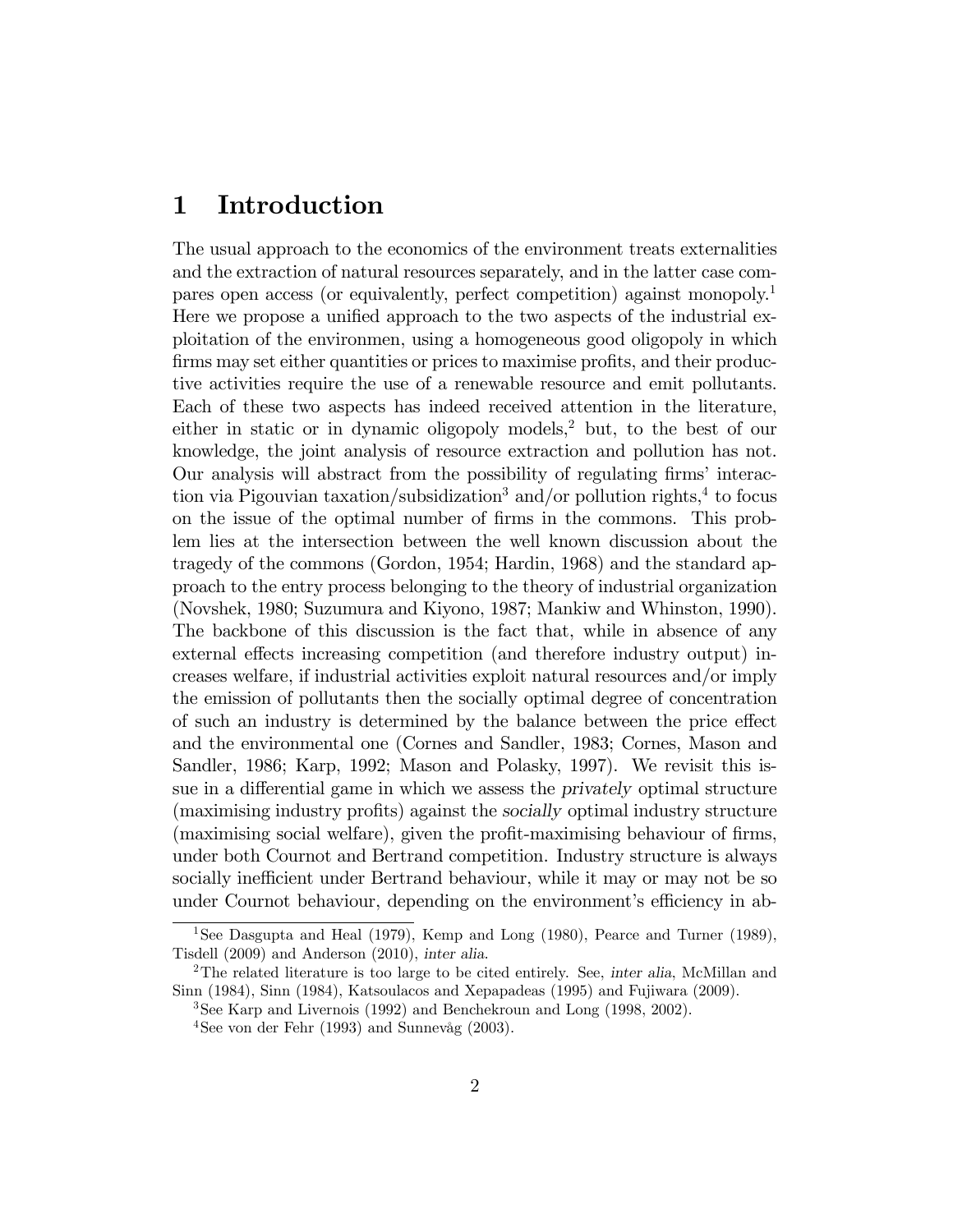sorbing pollution. Then, we establish that (i) the privately optimal structure in Cournot exceeds its counterpart in Bertrand, and consequently (ii) social welfare in the private optimum can be higher at the Cournot equilibrium, if the weight of pollution in the social welfare function is sufficiently high.

The basic model is laid out in section 2. The non-cooperative equilibrium between profit-maximizing firms is outlined in section 3. Section 4 contains the analysis of the social planning equilibrium. The two regimes are comparatively assessed in section 5, while the mixed setting is investigated in section 6. Concluding remarks are in section 7.

## 2 The setup

Consider an oligopoly market over an infinite (continuous) time horizon,  $t \in [0,\infty)$ , in which  $n \geq 2$  firms supply a homogeneous good, whose market demand function is

$$
p(t) = a - Q(t)
$$
\n<sup>(1)</sup>

at any time  $t \in [0, \infty)$ , with  $a > 0$  being a positive constant parameter measuring the reservation price and  $Q(t) = \sum_{i=1}^{n} q_i(t)$  being the sum of all firms' output levels. Production takes place at decreasing returns to scale, with the same technology being common to all firms alike, so that firm  $i$ 's instantaneous cost function is  $C_i(t) = cq_i^2(t)$ , with the constant  $c > 0.5$ The production of the final output goes along with a negative environmental externality whose instantaneous level is  $\Theta(t) = \gamma S^2(t)/2$ , with  $\gamma > 0$  and  $S(t)$  evolving over time according to the following dynamics:

$$
\frac{dS(t)}{dt} \equiv \dot{S}(t) = bQ(t) - \delta S(t)
$$
\n(2)

where  $\delta > 0$  is the decay rate of the stock and b is a positive constant.

The Instantaneous consumer surplus  $CS(t)$  is measured by the area below the demand function and above market price  $p(t)$ , minus the externality  $\Theta(t)$ :

$$
CS(t) = \frac{Q^2(t)}{2} - \gamma \frac{S^2(t)}{2}.
$$
 (3)

<sup>&</sup>lt;sup>5</sup>We could have specified the cost function as  $C_i(t) = zq_i(t) + cq_i^2(t)$ , with  $z > 0$ . This would be a useless complication, however, as one could as well think of the vertical intercept of the demand function as  $a = \hat{a} - z$ , whereby the ensuing analysis would reproduce unmodified.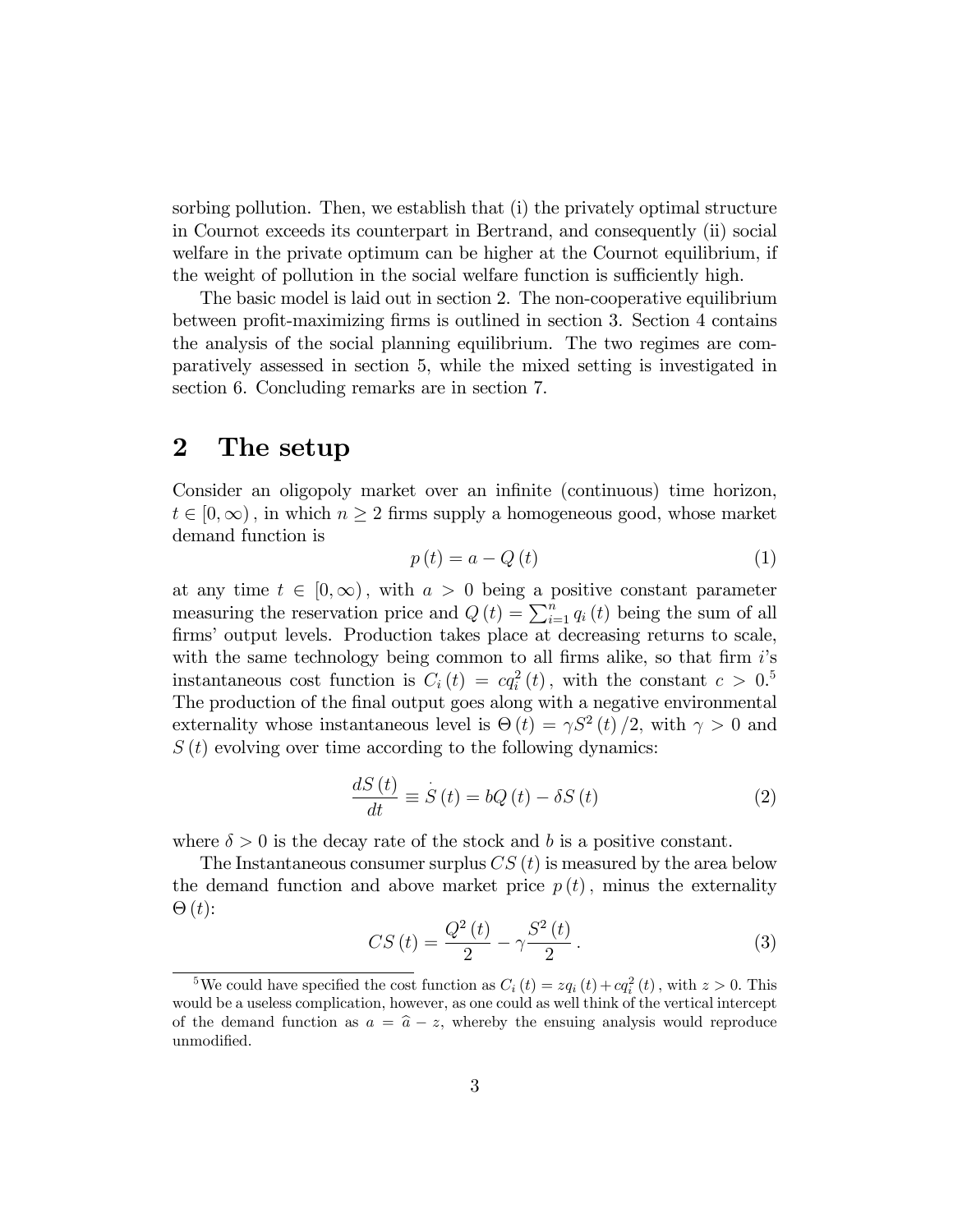It is worth noting that a contraction of output has ambiguous consequences over consumer surplus, due to the presence of a negative externality proportional to the output: on the one hand, shrinking output goes along with increasing market price, which is harmful; on the other hand, it entails reducing the environmental externality, which is desirable. The balance between these components will play a key role in the remainder of the analysis.

Additionally, the production of the final good makes use of a renewable natural resource whose stock  $X(t)$  follows the state equation:

$$
\frac{dX(t)}{dt} \equiv \dot{X}(t) = \eta X(t) - vQ(t),\tag{4}
$$

with constants  $\eta$  and  $\upsilon$  strictly positive.

The instantaneous social welfare function, defined as the sum of industry profits and consumer surplus, writes as follows:

$$
SW(t) = \sum_{i=1}^{n} \pi_i(t) + \frac{Q^2(t)}{2}
$$
\n
$$
-\gamma \frac{S^2(t)}{2} + X(t)
$$
\n(5)

where  $\pi_i (t) = [p (t) - c] q_i (t)$  is firm i's instantaneous profit function.

In the remainder of the paper, we investigate the non-cooperative unregulated open-loop game where firms compete either à la Cournot-Nash or à la Bertrand, alternatively, to maximise individual profits. In both cases, firm i chooses its strategy (either quantity or price) to maximise the discounted individual profit flow:

$$
J_i(t) = \int_0^\infty \pi_i(t) e^{-\rho t} dt \tag{6}
$$

s.t. the state equations (2) and (4), and the initial conditions  $S(0) = S_0$  and  $X(0) = X_0$ . Parameter  $\rho > 0$  represents the constant discount rate common to all Örms in the industry.

### 3 The Cournot-Nash game

Here we characterise the open-loop equilibrium of the first game, where all firms are private and compete  $\hat{a}$  la Cournot-Nash to maximise individual profits. Our first objective is to prove the following claim: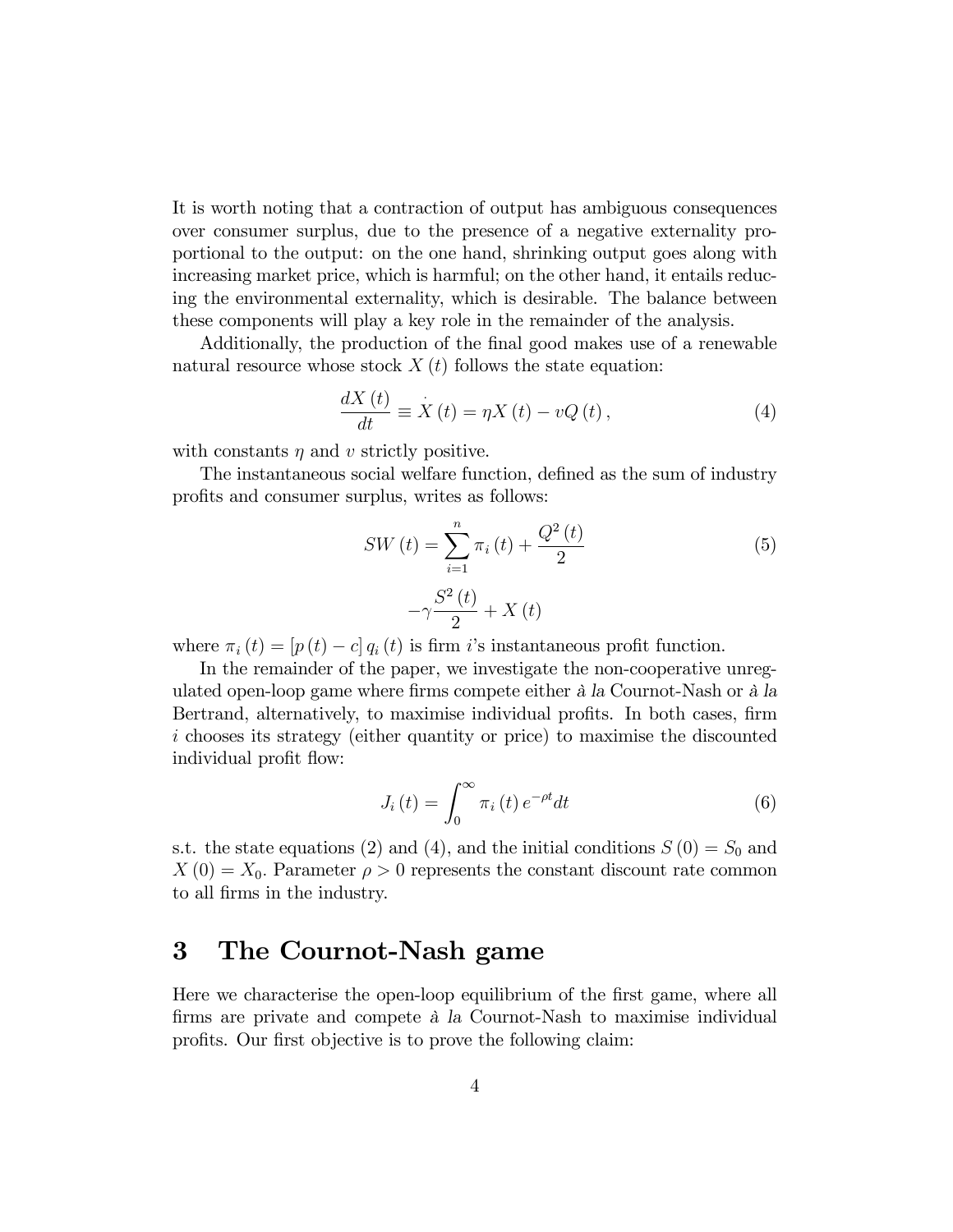Proposition 1. The game among profit-maximising firms is a linear state one, and therefore its open-loop Cournot-Nash solution is strongly time consistent.

Proof. The current value Hamiltonian of firm  $i$  is:

$$
\mathcal{H}_{i}\left(t\right) = \pi_{i}\left(t\right) + \lambda_{i}\left(t\right)S\left(t\right) + \mu_{i}\left(t\right)X\left(t\right) \tag{7}
$$

where  $\lambda_i(t)$  and  $\mu_i(t)$  are the co-state variables associated with the dynamics of pollution and the natural resource, respectively.

The following system illustrates the set of first order conditions on controls and the associated co-state equations (omitting henceforth the time argument for brevity):

$$
\frac{\partial \mathcal{H}_i}{\partial q_i} = a - 2(1+c)q_i - Q_{-i} + b\lambda_i - v\mu_i = 0
$$
\n(8)

$$
-\frac{\partial \mathcal{H}_i}{\partial S} = \lambda_i - \rho \lambda_i \Leftrightarrow \lambda_i = (\rho + \delta) \lambda_i \tag{9}
$$

$$
-\frac{\partial \mathcal{H}_i}{\partial X} = \mu_i - \rho \mu_i \Leftrightarrow \mu_i = (\rho + \eta) \mu_i \tag{10}
$$

where  $Q_{-i} \equiv \sum_{j \neq i} q_j$  is the amount of instantaneous output collectively supplied by all rivals of firm i at any given time. Clearly,  $(8-10)$  jointly imply that the optimal output of firm  $i$  never depends on the states. The intuitive reason is that firms - being unregulated profit maximising entities are completely uninterested in the amount of pollution and the stock of the resource and consequently behave as if the two-sided tragedy of commons did not exist. From a strictly technical standpoint, one can easily check that

$$
\frac{\partial^2 \mathcal{H}_i}{\partial q_i \partial S} = \frac{\partial^2 \mathcal{H}_i}{\partial S^2} = 0
$$
\n(11)

as well as

$$
\frac{\partial^2 \mathcal{H}_i}{\partial q_i \partial X} = \frac{\partial^2 \mathcal{H}_i}{\partial X^2} = 0
$$
\n(12)

and therefore the game is indeed a linear state one (cf. Dockner et al., 2000, p. 188), yielding a subgame perfect or strongly time consistent Nash equilibrium under the open-loop information structure.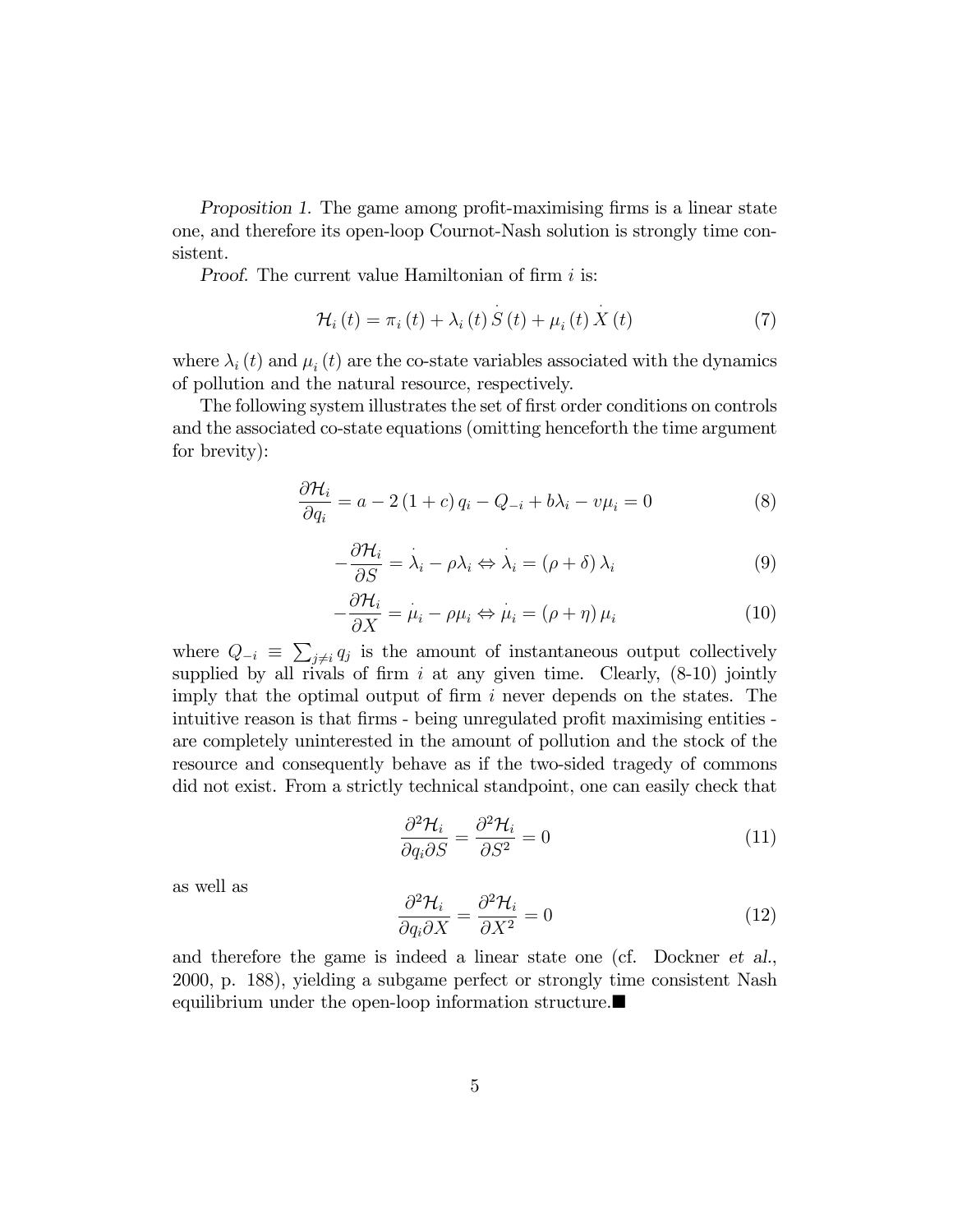Accordingly, from (10) one obtains  $\mu_i = 0$  for all  $i = 1, 2, 3, ...N$  at any time during the game. Then, from  $(8)$ , one finds

$$
\lambda_i = \frac{2(1+c) \, q_i + Q_{-i} - a}{b}.\tag{13}
$$

Then, differentiating w.r.t. time, imposing symmetry across quantities  $(q_j =$  $q_i = q$  for all  $i, j$  and using (9), the control equation obtains:

$$
\dot{q} = \frac{(\rho + \delta) [q (n + 1 + 2c) - a]}{2c + n + 1}.
$$
\n(14)

Imposing stationarity, we have  $q^{CN} = a/(n + 1 + 2c)$ , which coincides with the solution of the static game. Superscript CN stands for Cournot-Nash. Of course the same solution obtains immediately by observing that the system of co-state equations (9-10) admits the solution  $\lambda_i = \mu_i = 0$  for all  $i =$  $1, 2, 3, \ldots N$  at all times, whereby the first order condition  $(8)$  indeed delivers  $q^{CN} = a/(n + 1 + 2c)$  throughout the game.<sup>6</sup>

Before proceeding any further, we briefly evaluate the stability properties of the dynamic system (2-4-14), by looking at the associated Jacobian matrix:

$$
J = \begin{bmatrix} \frac{\partial S}{\partial S} & \frac{\partial S}{\partial X} & \frac{\partial S}{\partial q} \\ \frac{\partial X}{\partial S} & \frac{\partial X}{\partial X} & \frac{\partial X}{\partial q} \\ \frac{\partial q}{\partial S} & \frac{\partial q}{\partial X} & \frac{\partial q}{\partial q} \end{bmatrix}
$$
(15)

 $\overline{a}$ 

that is,

$$
J = \begin{bmatrix} -\delta & 0 & bN \\ 0 & \eta & -vN \\ 0 & 0 & \rho + \delta \end{bmatrix}
$$
 (16)

whose eigenvalues are

$$
\zeta_1 = -\delta < 0; \ \zeta_2 = \eta > 0; \ \zeta_3 = \rho + \delta > 0. \tag{17}
$$

$$
\lim_{t \to \infty} \lambda_i S = \lim_{t \to \infty} \mu_i X = 0
$$

are trivially satisfied for all  $i$ .

<sup>&</sup>lt;sup>6</sup>This also implies that  $\lambda_i = 0$  for all i throughout the game, as is easily verified from (13). Thus, the transversality conditions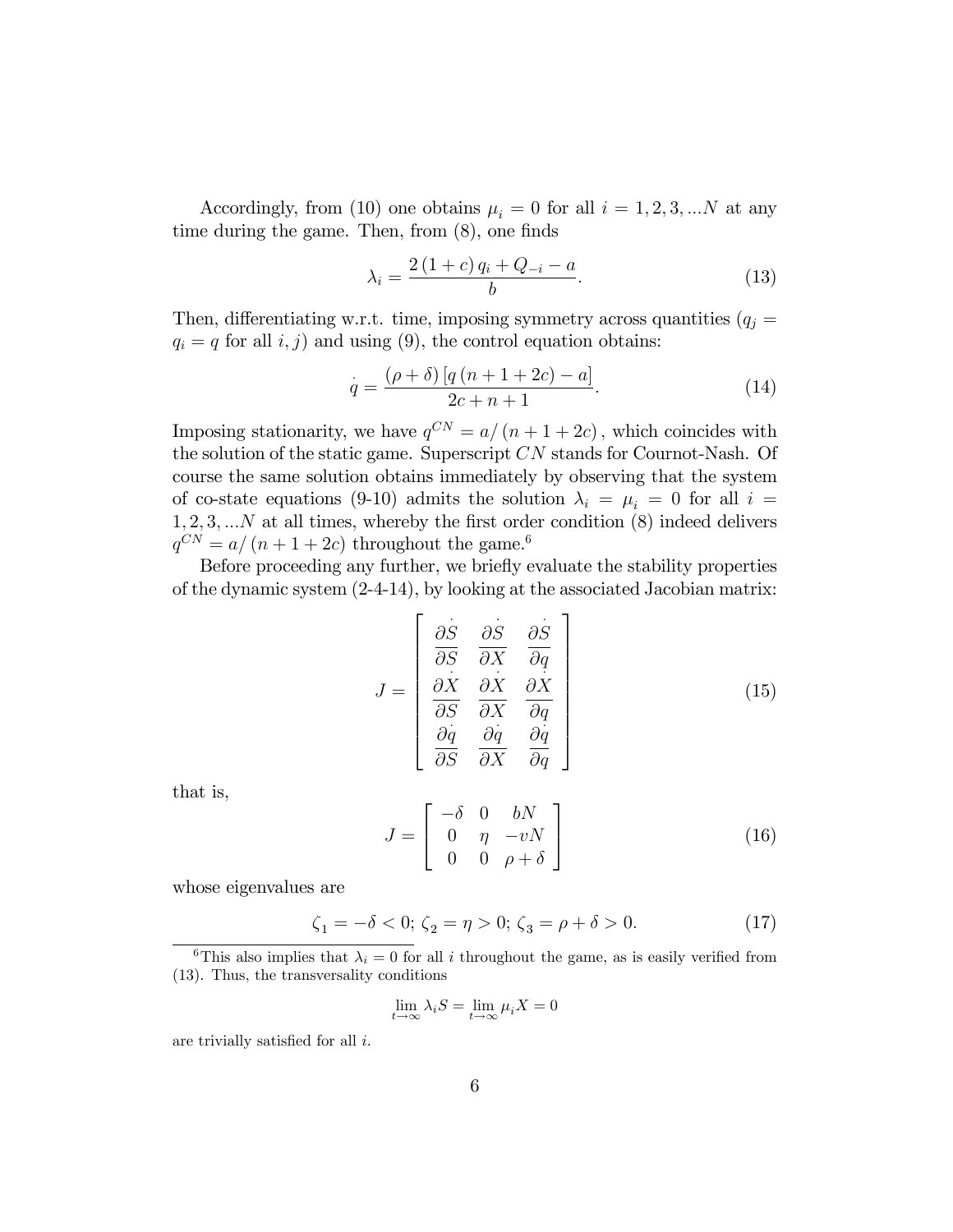Accordingly, we can state:

Proposition 2. The Cournot-Nash equilibrium of the open-loop game is a saddle point.

The corresponding amount of pollution and the residual volume of natural resource obtain, respectively, from  $S = 0$  and  $X = 0$ :<sup>7</sup>

$$
S^{CN} = \frac{nab}{(2c+n+1)\delta};\tag{18}
$$

$$
X^{CN} = \frac{nav}{(2c+n+1)\eta}.\tag{19}
$$

From the above expressions we can draw:

Lemma 3. Since

$$
\lim_{n \to \infty} S^{CN} = \frac{ab}{\delta}; \lim_{n \to \infty} X^{CN} = \frac{av}{\eta},
$$

open access implies positive and Önite volumes of resource and pollution at the steady state.

In particular, the second of the above limits reveals that open access does not lead to resource extinction.

The per-firm profits and social welfare in steady state are

$$
\pi^{CN} = \frac{a^2 (1+c)}{(2c+n+1)^2};\tag{20}
$$

$$
SW^{CN} = \frac{na\Upsilon}{2\left(2c + n + 1\right)^2 \delta^2 \eta} \tag{21}
$$

with

$$
\begin{aligned}\n\Upsilon &= a \left[ \left( n + 2 \left( 1 + c \right) \right) \delta^2 - n b^2 \gamma \right] \eta \\
&\quad + 2v \left( 2c + n + 1 \right) \delta^2.\n\end{aligned} \tag{22}
$$

The above expression reveals the following result.

Lemma 4. The condition

$$
\delta > b \sqrt{\frac{n\gamma}{n+2\left(1+c\right)}} \equiv \delta_{SW}^{CN}
$$

<sup>&</sup>lt;sup>7</sup>Then, one can also easily show that the feedback equilibrium based upon the linear value function  $V_i(S, X) = \omega_1 + \omega_2 S + \omega_3 X$  and the corresponding Bellman equation  $\rho V_i(S, X) = \max_{q_i} \left[ \pi_i + \frac{\partial V_i}{\partial S} \cdot dS/dt + \frac{\partial V_i}{\partial X} \cdot dS/dt \right]$  is indeed  $(S^{CN}, X^{CN}, q^{CN})$ .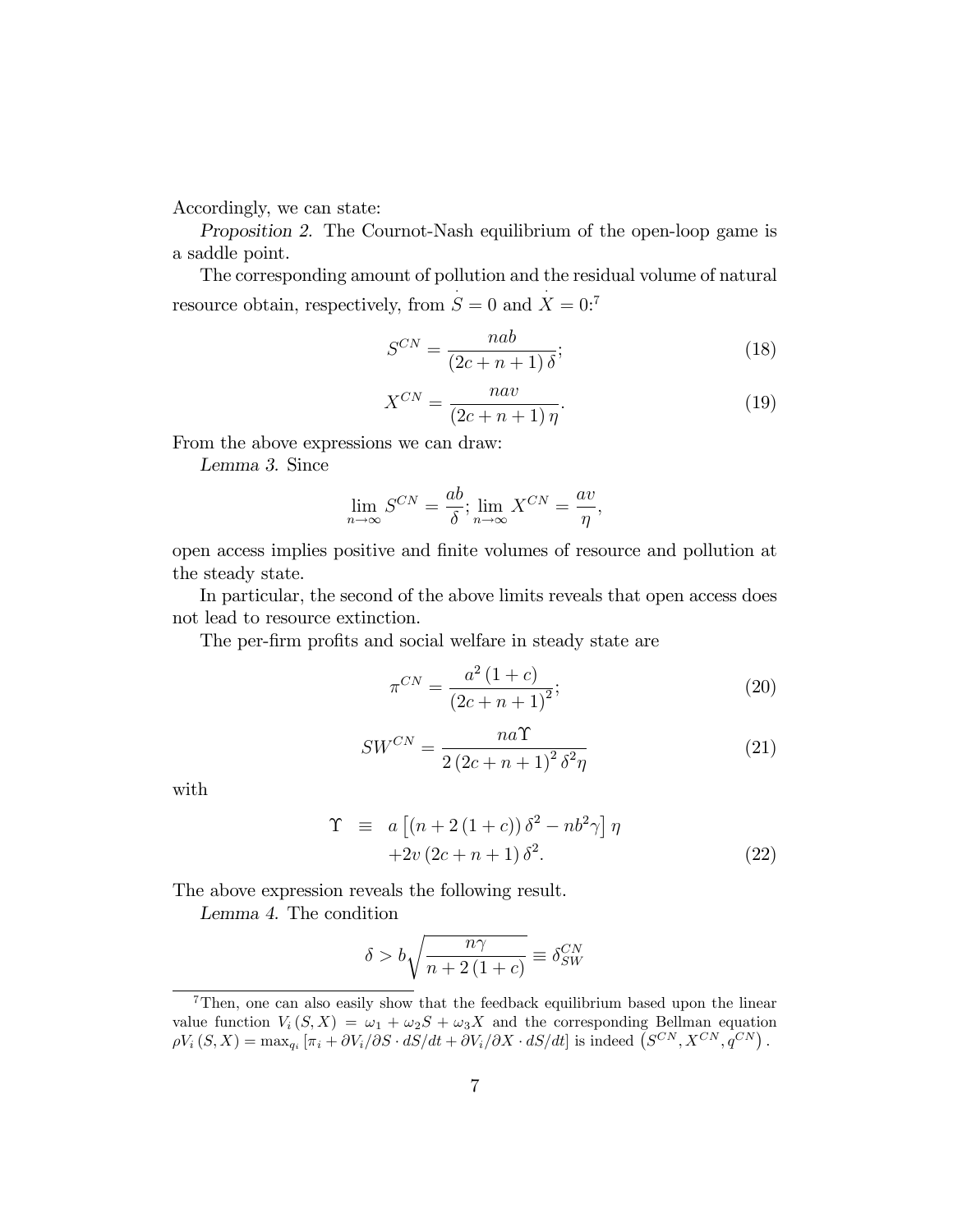suffices to ensure that the steady state social welfare level of the Cournot game be positive.

That is, if the rate of absorption of pollutants is high enough, then social welfare cannot fall below zero. The critical threshold highlighted in Lemma 4 is clearly increasing in both b and  $\gamma$ , i.e., the parameters measuring the marginal contribution of industry output to the accumulation of pollution, and the weight of the stock of pollutants in the composition of welfare.

#### 4 The Bertrand-Nash game

Here we deal with the price competition case. The Hamiltonian of firm  $i$ is defined as in  $(7)$ , and as usual profit-seeking firms do not internalise the external effects of their strategies. Hence, also in the Bertrand case the openloop equilibrium will be strongly time consistent, and will replicate forever the equilibrium of the static one-shot game. There remains to characterise the equilibrium price behaviour of firms at the Bertrand-Nash equilibrium. To perform this task, we will rely on Dastidar (1995), that has established what follows.

According to Dastidar (1995), if the cost function (common to all firms) features decreasing returns to scale, as is the case in the present model, then the Bertrand-Nash equilibrium is necessarily non-unique. In particular, the pure-strategy Nash equilibrium is characterised by both Örms setting the same price  $p^{BN}$ , which is bounded by two thresholds,  $p^{ave} \leq p^{BN} \leq p^u$ . The lower bound  $p^{ave}$  (as the superscript indicates) equals average variable costs, so that at  $p^{ave}$  firms will be indifferent between either producing the output solving

$$
p^{ave} = a - nq \tag{23}
$$

or producing nothing at all. The upper bound  $p^u$  (with superscript u standing for undercutting) is the price at which firms are indifferent between choosing price  $p^u$ , and marginally undercutting it in order to capture the entire market demand at  $p^u$ .

The value of  $p^{ave}$  is given by solving (23) w.r.t. q:

$$
cq = a - nq \tag{24}
$$

which delivers  $q = a/(c + n)$  and then substituting the latter into the demand function to obtain:

$$
p^{ave} = \frac{ac}{c+n}.\tag{25}
$$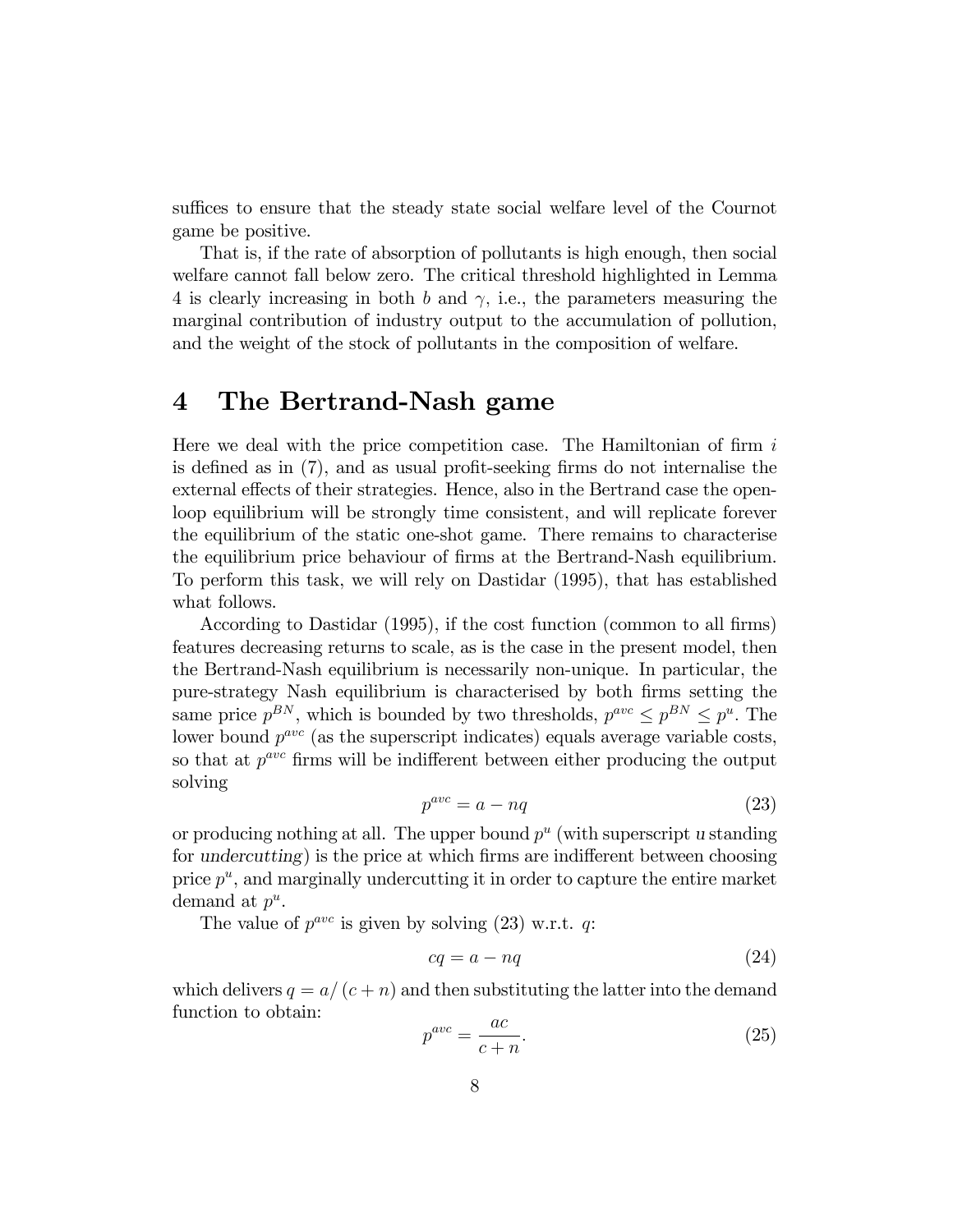The upper bound to the equilibrium price,  $p^u$ , obtains by imposing indifference between the symmetric oligopoly profits:

$$
\pi_O = (a - nq)q - cq^2 \tag{26}
$$

and the monopoly profits generated by undercutting:

$$
\pi_M = n \left[ \left( a - nq \right) q - c n q^2 \right]. \tag{27}
$$

Imposing  $\pi_O = \pi_M$  we obtain the following:

$$
q = \frac{a}{c(n+1) + n} \tag{28}
$$

which can be plugged into the demand function to identify

$$
p^{u} = \frac{a(n+1)c}{c(n+1)+n}.
$$
 (29)

As a matter of curiosity, one can equate the inverse demand function to marginal cost, then solve for  $q$  and finally substitute the resulting output back into the demand function, to obtain marginal cost pricing:

$$
p^{mc} = \frac{2ac}{2c + n},\tag{30}
$$

where, obviously, superscript mc stands for marginal cost pricing.

The continuum of Nash equilibria can be represented by the following expression:

$$
p^{BN} = \frac{ac}{c + n - \alpha}.\tag{31}
$$

Parameter  $\alpha$  represents the relative intensity of price competition between firms. Note that, when  $\alpha = 0$ , the equilibrium price  $p^{BN}$  equals average variable cost;  $\alpha = 1$  corresponds to the case in which price equals marginal cost, while at  $\alpha = 4/3$  the price attains the highest level above which undercutting takes place. As a consequence, we impose the restriction  $\alpha \in [0, 4/3]$ . Using  $(31)$ , the individual output and profits write, respectively, as follows:

$$
q^{BN} = \frac{a\left(n - \alpha\right)}{n\left(c + n - \alpha\right)}\tag{32}
$$

$$
\pi^{BN} = \frac{a^2c\left(n - \alpha\right)\alpha}{n^2\left(c + n - \alpha\right)^2}.\tag{33}
$$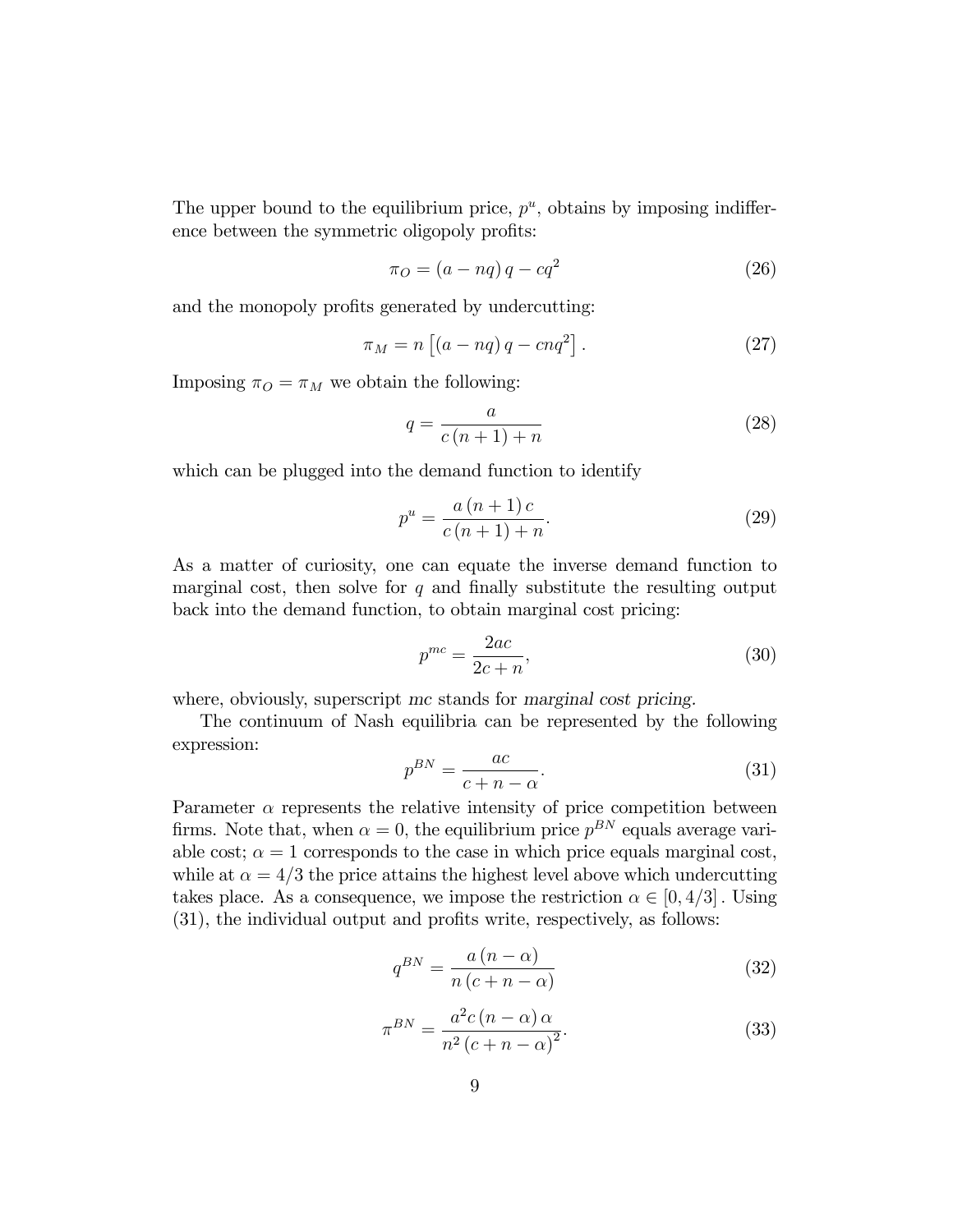Using (32), we can solve  $S = 0$  and  $\overline{X} = 0$  to obtain the steady state levels of pollution and the natural resource:

$$
S^{BN} = \frac{a\left(n-\alpha\right)b}{\left(c+n-\alpha\right)\delta};\tag{34}
$$

$$
X^{BN} = \frac{a\left(n-\alpha\right)v}{\left(c+n-\alpha\right)\eta}.\tag{35}
$$

It is worth noting that the limits of  $S^{BN}$  and  $X^{BN}$  coincide with those of the corresponding magnitudes generated by Cournot behaviour.<sup>8</sup>

The associated level of social welfare is:

$$
SW^{CN} = \frac{a\left(n-\alpha\right)\Phi}{2n\left(c+n-\alpha\right)^2\delta^2\eta} \tag{36}
$$

with

$$
\Phi \equiv 2nv (c + n - \alpha) \delta^{2} +
$$
  
\n
$$
\alpha \left[ n (n - \alpha) (\delta^{2} - b^{2} \gamma) + 2c \alpha \delta^{2} \right] \eta.
$$
\n(37)

The above expression immediately shows the following.

Lemma 5. The condition

$$
\delta > b\sqrt{\gamma} \equiv \delta_{SW}^{BN}
$$

suffices to ensure that the steady state social welfare level of the Bertrand game be positive.

Since

$$
\frac{n}{n+2(1+c)} < 1\tag{38}
$$

for all  $n \geq 2$  and  $c > 0$ , the threshold emerging from the Cournot game is lower than the one characterising the Bertrand setting.

### 5 The second-best Industry structure

Here we focus on the issue of the optimal number of firms in the commons. We set out by checking that the industry structure maximising industry

<sup>8</sup>Of course the steady state levels of resource and pollution do not coincide in general across the two settings. A general appraisal of Cournot vs Bertrand is given in section 5.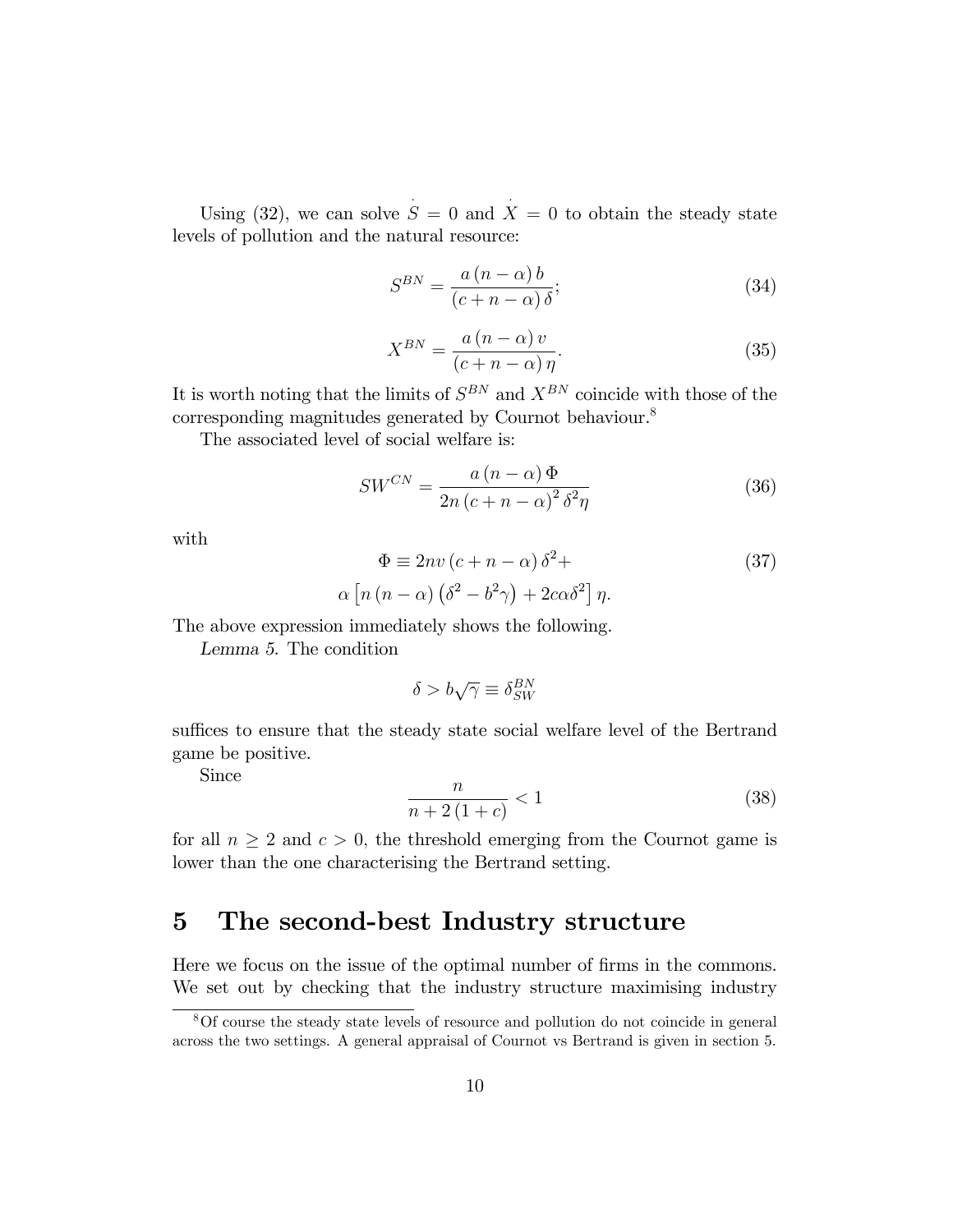profits in the steady state of the Cournot model solves

$$
\frac{\partial (n\pi^{CN})}{\partial n} = \frac{a^2 (1+c) (2c - n + 1)}{(2c + n + 1)^3} = 0
$$
\n(39)

 $\lim_{\Omega} n_{\Pi}^{CN} = 2c + 1$ , so that  $n_{\Pi}^{CN} \geq 2$  for all  $c \geq 1/2$ , otherwise  $n_{\Pi}^{CN} = 1$  and industry profits are maximised in monopoly. Suppose indeed  $c \geq 1/2$ . If so, we can assess the social (in)efficiency of the privately optimal number of firms  $n_{\Pi}^{CN}$  by substituting  $n_{\Pi}^{CN} = 1 + 2c$  into the first derivative of  $SW^{CN}$ w.r.t.  $n$ , obtaining:

$$
\left. \frac{\partial SW^{CN}}{\partial n} \right|_{n_{\Pi}^{CN}} \propto (a\eta + 2v) \,\delta^2 - ab^2 \gamma \eta \geq 0 \tag{40}
$$

for all

$$
\delta \geqslant b \sqrt{\frac{a\gamma\eta}{a\eta + 2v}} \equiv \delta_n^{CN} \tag{41}
$$

and the r.h.s. of (41) may be evaluated against the threshold  $\delta_{SW}^{CN}$  appearing in Lemma 4 at  $n = n_{\Pi}^{CN} = 1 + 2c$ :

$$
\sqrt{\frac{a\eta}{a\eta + 2v}} \geqslant \sqrt{\frac{2c+1}{3+4c}}
$$

$$
\Leftrightarrow a \geqslant \frac{v(1+2c)}{(1+c)\eta}.\tag{42}
$$

Therefore we can formulate:

Proposition 6. Take  $a > v(1+2c)/[(1+c)\eta]$  and  $\delta \geq \delta_{SW}^{CN}$ , so that  $SW^{CN} \geq 0$ . In this range,  $\delta_n^{CN} > \delta_{SW}^{CN}$  and

$$
\begin{aligned} \frac{\partial SW^{CN}}{\partial n} \bigg|_{n_{\Pi}^{CN}} & &< \ 0 \forall \delta \in \left[\delta_{SW}^{CN}, \delta_n^{CN}\right);\\ \frac{\partial SW^{CN}}{\partial n} \bigg|_{n_{\Pi}^{CN}} &\geq \ 0 \forall \delta \geq \delta_n^{CN}. \end{aligned}
$$

In the alternative range  $a < v(1+2c) / [(1+c) \eta]$ , we have  $\delta_n^{CN} < \delta_{SW}^{CN}$  and consequently

$$
\left.\frac{\partial SW^{CN}}{\partial n}\right|_{n_{\Pi}^{CN}}\geq 0 \forall \delta\geq \delta_{SW}^{CN}.
$$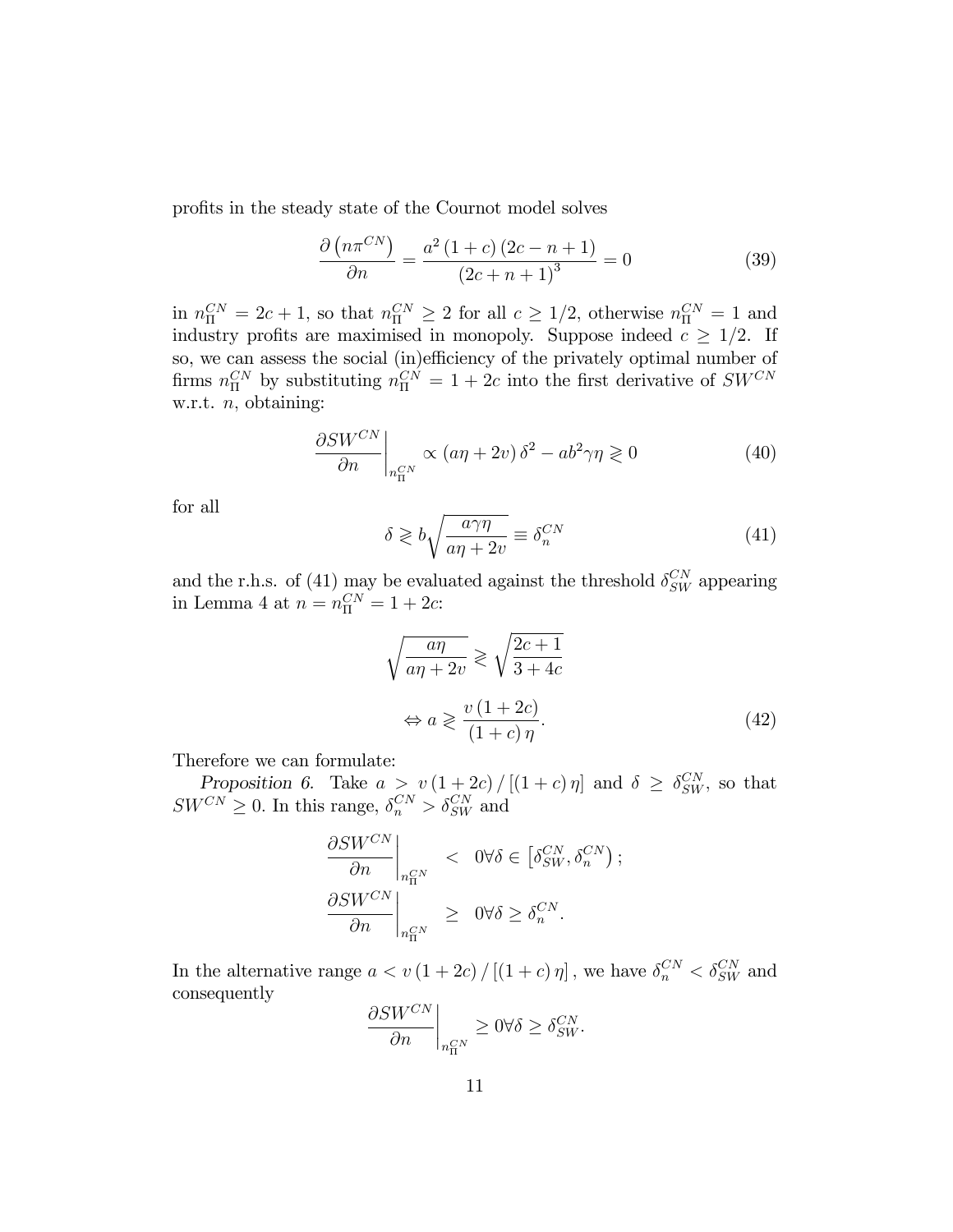Now we turn our attention to the Bertrand case. Here, the number of firms that maximises industry profits  $n\pi^{BN}$  solves

$$
3n^3 - \alpha^2 + 2\alpha(2n + c) - \alpha(6n^2 + c(4n + c)) = 0
$$
 (43)

delivering<sup>9</sup>

$$
n_{\rm II}^{BN} = \frac{3\alpha + \sqrt{\alpha \left(\alpha + 8c\right)}}{4} \ge 2\tag{44}
$$

for all  $c \ge (4 - \alpha) (2 - \alpha) / \alpha > 1/2$  for all  $\alpha \in [0, 4/3]$ . Under this condition (that excludes the trivial monopoly case and ensures  $n \geq 2$  irrespective of the market variable being set), we can substitute  $n_{\Pi}^{BN}$  into the derivative of  $SW^{BN}$  w.r.t. *n*, finding

$$
\frac{\partial SW^{BN}}{\partial n}\bigg|_{n_H^{BN}} \propto a\alpha\eta \left(\delta^2 - b^2\gamma\right)\Omega + \delta^2 v\Gamma,\tag{45}
$$

with

$$
\Omega \equiv 10c + (2c + 1)\sqrt{\alpha(\alpha + 8c)} - \alpha > 0; \tag{46}
$$

$$
\Gamma \equiv 4 (5\alpha + 2c) c - \alpha^2 + (\alpha + 8c) \sqrt{\alpha (\alpha + 8c)} > 0.
$$
 (47)

Since Lemma 5 establishes that  $\delta > \delta_{SW}^{BN} = b\sqrt{\gamma}$  in order for  $SW^{BN} > 0$ , we can state:

Proposition 7. Take  $c \ge (4 - \alpha)(2 - \alpha)/\alpha > 1/2$ , so that  $n_{\Pi}^{BN} \ge 2$ .  $\partial SW^{BN}/\partial n\big|_{n_{\text{II}}^{BN}} > 0$  for all  $\delta > \delta_{SW}^{BN}$ .

We may sum up this discussion in the following terms. Provided  $\delta$  is large enough to ensure that social welfare is positive at the steady state of both games, Propositions 6 and 7 jointly convey a message telling that, while under quantity-setting behaviour the privately optimal number of firms may be higher or lower than the socially optimal one, depending on market size and the environment's efficiency in absorbing pollution, under price-setting behaviour we have the unambiguous result that a benevolent planner would like to enlarge the population of firms as compared to the privately optimal industry structure. An explanation of this result is sketched in the next section.

<sup>&</sup>lt;sup>9</sup>The other solution to (43) can be excluded as it is negative for all  $\alpha \in [0, 4/3]$ .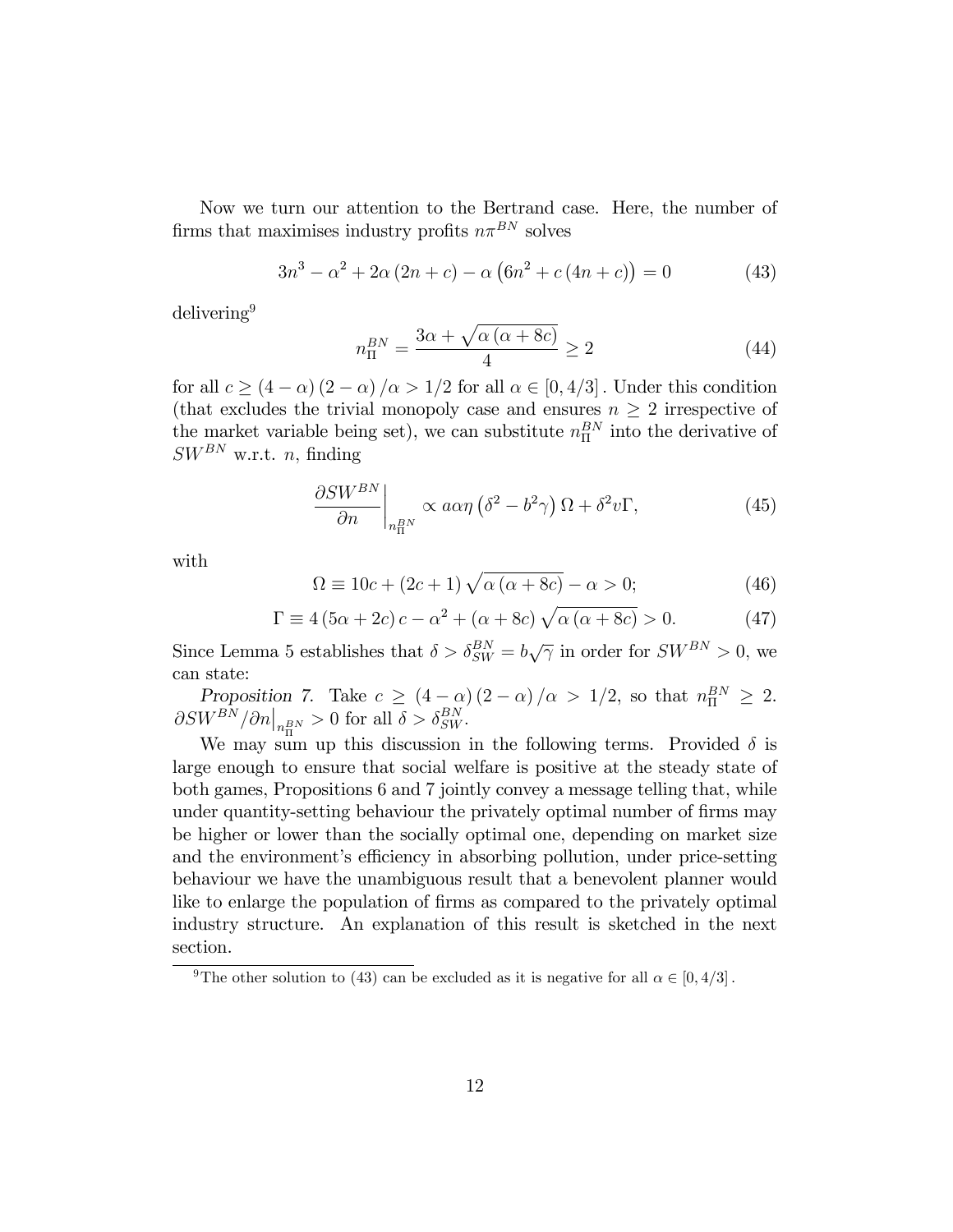### 6 Prices vs quantities

The comparative assessment of the two settings can be carried out along several dimensions, the first being the relative size of  $n_{\Pi}^{CN}$  vs  $n_{\Pi}^{BN}$ . The expression  $n_{\text{II}}^{BN} - n_{\text{II}}^{CN}$  is concave in  $\alpha$ , and  $n_{\text{II}}^{BN} = n_{\text{II}}^{CN}$  in

$$
c = \frac{7\alpha - 8 \pm \sqrt{\alpha (17\alpha - 16)}}{16} \tag{48}
$$

with  $c_- < 0$  for all  $\alpha \in [16/17, 4/3]$  and  $c_+ \geq 0$  for all  $\alpha \in [1, 4/3]$ . Yet,  $c_+ <$  $(4-\alpha)(2-\alpha)/\alpha$  for all admissible values of  $\alpha$ , and consequently  $n_{\rm H}^{BN}$  <  $n_{\Pi}^{CN}$  except in the trivial case where both models only accomodate monopoly. The fact that Cournot behaviour allows for a larger population of firms in correspondence of maximum industry profits is definitely behind the result emerged from Propositions 6-7 above.

Consider now output levels, given a generic number of firms. The difference:

$$
q^{BN} - q^{CN} \propto n - \alpha + (n - 2\alpha)c \tag{49}
$$

is surely positive (i) for any  $n \geq 2$ , if  $\alpha \in [0, 1]$ ; (ii) for any  $\alpha \in [0, 4/3]$ , if  $n \geq 3$ . Taking into account the integer problem and the constraint  $c \geq$  $(4 - \alpha) (2 - \alpha) / \alpha$  inherited from Proposition 7, the r.h.s. of (49) changes sign in the region identified by  $n = 2$  and  $\alpha \in [1, (9 - \sqrt{17})/4)$ , in which

$$
q^{BN} \geqslant q^{CN} \text{ for all } c \leqslant \frac{n-\alpha}{2\alpha - n} = \frac{2-\alpha}{2(\alpha - 1)}.
$$
 (50)

If instead  $\alpha \in ((9 - \sqrt{17}) / 4, 4/3)$ , we have

$$
\frac{2-\alpha}{2(\alpha-1)} > \frac{(4-\alpha)(2-\alpha)}{\alpha} \tag{51}
$$

and therefore  $q^{CN} > q^{BN}$ . Exactly the same conclusions apply for aggregate industry output and therefore also for the steady state levels of pollution and the natural resource, as the latter are, by the assumptions of the model, linear in the industry output. Hence, we may conclude that, taking  $n >$ 2 as given (with the exception of the particular and circumscribed case identified in  $(50)$ , pollution is lower under Bertrand competition than under Cournot competition, due to the output restriction observed under pricesetting behaviour, which is generated by the presence of decreasing returns to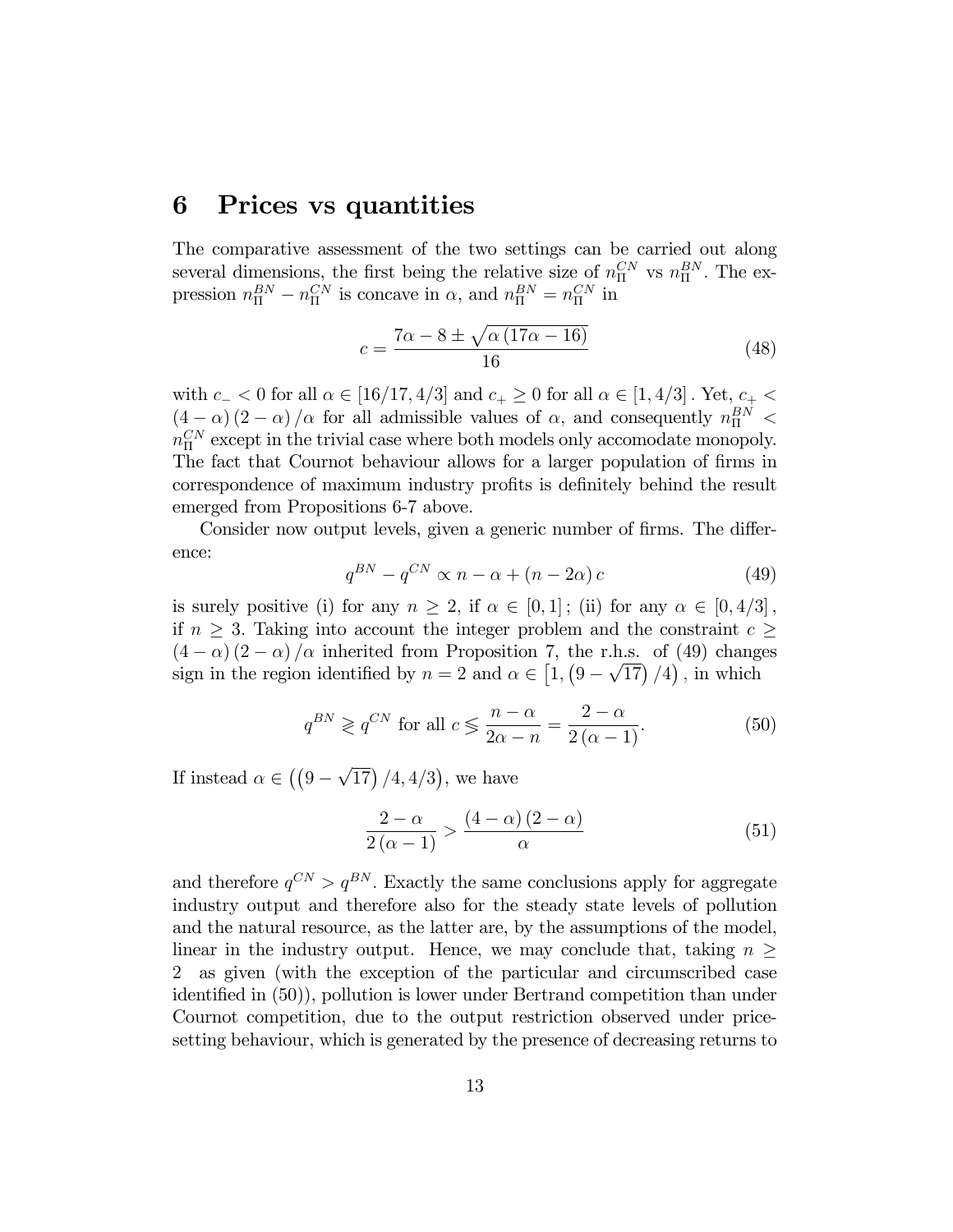scale. Exactly the opposite would intuitively apply if the marginal cost were constant, as in such a case the Bertrand-Nash equilibrium would coincide with perfect competition and consequently industry output would be higher than the Cournot-Nash one, with obvious consequences on industry profits. However, by the same token, consumer surplus and the steady state volume of natural resource are both higher under Cournot competition than under Bertrand competition.

A different exercise can be envisaged to compare the two industry output given their respective optimal industry structures  $n_{\Pi}^{CN}$  and  $n_{\Pi}^{BN}$ , to evaluate the difference

$$
\Delta Q = Q^{BN}|_{n_{\text{II}}^{BN}} - Q^{CN}|_{n_{\text{II}}^{CN}} =
$$
  

$$
\frac{\alpha + 2c - \sqrt{\alpha (\alpha + 8c)}}{4 (\alpha - c)},
$$
 (52)

whose numerator is positive for all  $c > \alpha$  (and conversely), so that  $\Delta Q < 0$ everywhere.<sup>10</sup> For the aforementioned reasons, this has in principle ambiguous consequences on welfare. Hence we must evaluate

$$
\Delta SW \equiv W^{BN}|_{n_{\Pi}^{BN}} - W^{CN}|_{n_{\Pi}^{CN}}.
$$
\n(53)

In the special case  $\alpha = 0$  (i.e., under average cost pricing under Bertrand behaviour), we have:

$$
\Delta SW \propto -\left[a\eta\left(\delta^2 - b^2\gamma\right) + 2v\delta^2\right]\left(1 + 2c\right) - 2cv\delta^2 < 0\tag{54}
$$

for any  $\delta > b\sqrt{\gamma}$ . For any  $\alpha \in (0, 4/3]$ , we have instead:<sup>11</sup>

$$
\Delta SW = \gamma \Lambda (a, b, c, v, \alpha, \delta, \eta) - \Xi (a, b, c, v, \alpha, \delta, \eta)
$$
 (55)

with  $\Lambda(\cdot), \Xi(\cdot) > 0$ , so that  $\Delta SW > 0$  for all  $\gamma > \Xi(\cdot)/\Lambda(\cdot)$ . Accordingly, we may state:

Proposition 8. In correspondence of the optimal industry structure  $n_{\Pi}^{KN}$ ,  $K = B, N$ , the steady state social welfare level is higher under Cournot behaviour for all admissible levels of  $\gamma$ , if average cost pricing prevails in the Bertrand game. Otherwise, for positive values of  $\alpha$ , steady state social welfare is higher under Cournot competition if  $\gamma$  is high enough.

 $10$ The possibility for Cournot to accomodate more firms (and therefore deliver a higher output) than Bertrand has been highlighted in a static game by Cellini, Lambertini and Ottaviano (2004).

<sup>&</sup>lt;sup>11</sup>We omit the expressions  $\Lambda(\cdot)$  and  $\Xi(\cdot)$  for brevity. These can be reconstructed from the definition of  $\Delta SW$  in (53).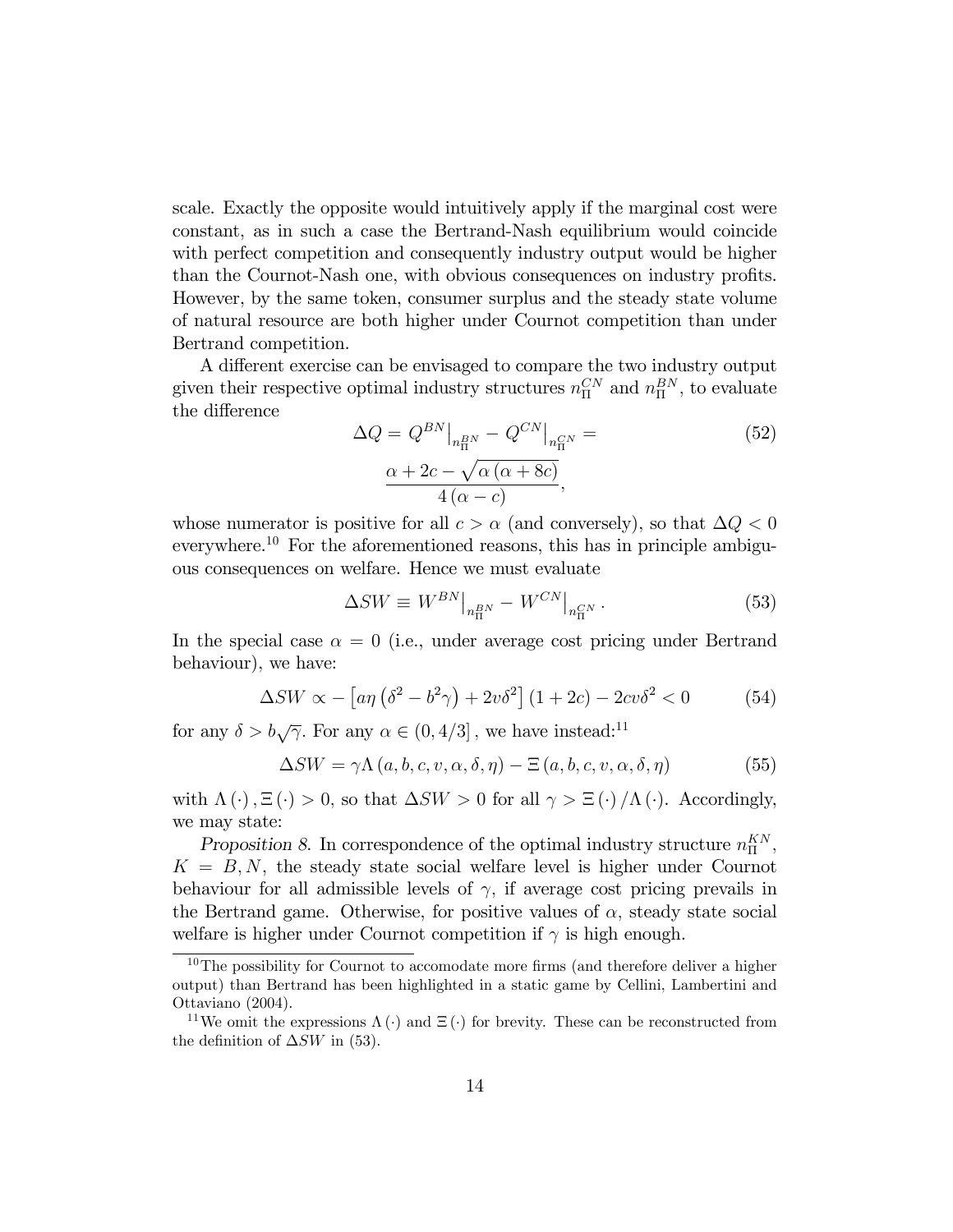## 7 Conclusions

We have analysed a differential oligopoly game in which environmental externalities and the exploitation of natural resources combine in a single framework. Considering prices or quantities alternatively as the firms' strategic instruments, we have assessed the privately optimal number of firms against the socially optimal one, showing the emergence of an ambiguous conclusion in the Cournot setup. Conversely, under Bertrand behaviour the privately optimal degree of concentration is definitely too large from the social standpoint. Relatedly, taking as a benchmark the privately optimal industry structure, we have shown that the relative size of welfare levels at the steady states of the two models depends on the capability of the environment to absorb polluting emissions.

The foregoing analysis has been carried out assuming any form of regulation away. The study of the interplay between environmental policy, firms' strategic behaviour and the (in)efficiency of the resulting industry structure in the commons is left for future research.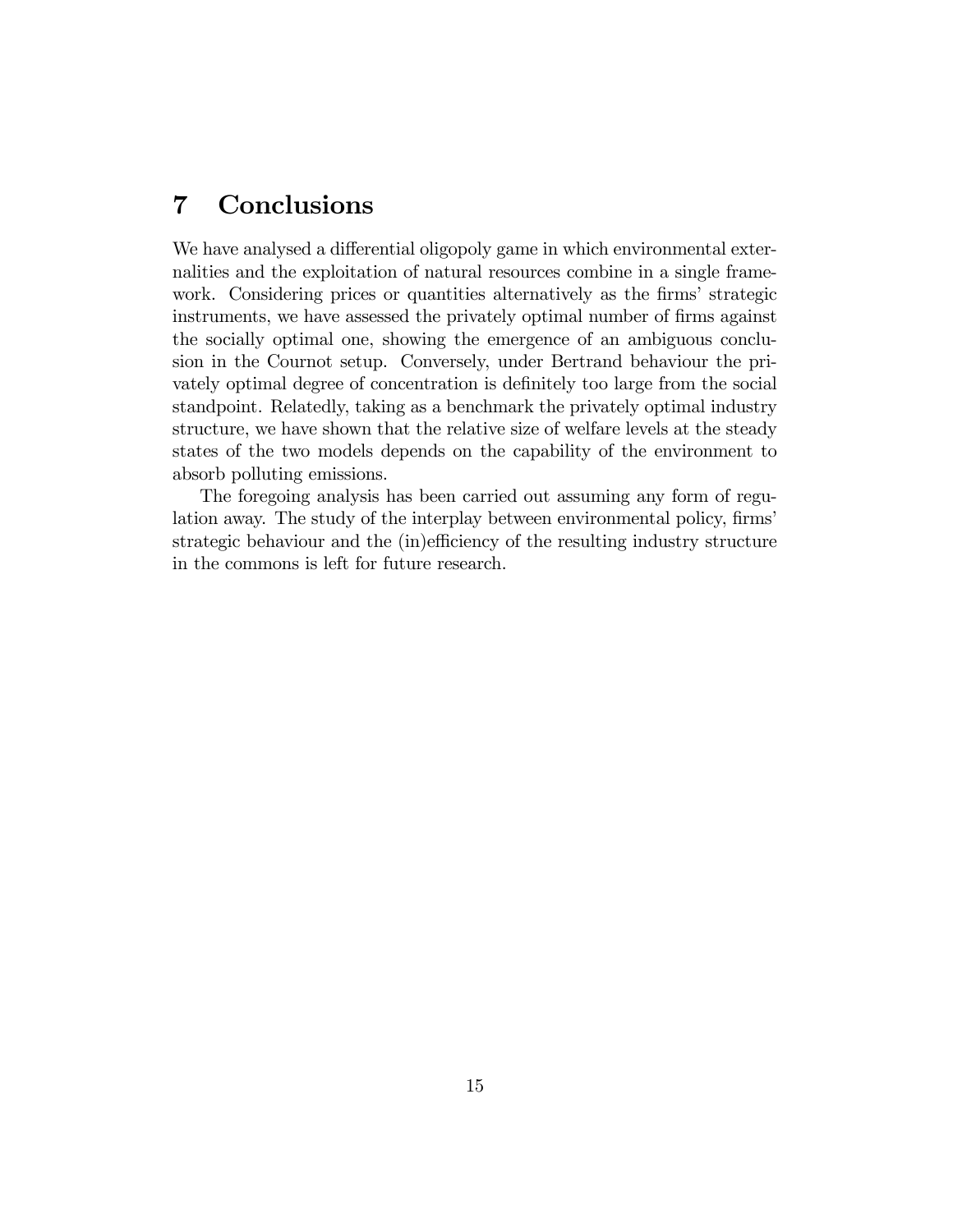#### REFERENCES

- Anderson, D. (2010). Environmental Economics and Natural Resource Management. Third Edition. London, Routledge.
- Benchekroun, H. and N.V. Long (1998). Efficiency inducing taxation for polluting oligopolists. Journal of Public Economics, 70, 325-342.
- Benchekroun, H. and N.V. Long  $(2002)$ . On the multiplicity of efficiencyinducing tax rules. Economics Letters, 76, 331-336.
- Cellini, R., L. Lambertini and G. Ottaviano  $(2004)$ . Welfare in a differentiated oligopoly with free entry: a cautionary note. Research in Economics, 58, 125-133.
- Cornes, R. and T. Sandler (1983). On commons and tragedies. American Economic Review, 73, 787-792.
- Cornes, R., C.F. Mason and T. Sandler (1986). The commons and the optimal number of Örms. Quarterly Journal of Economics, 101, 641- 646.
- Dasgupta, P.S. and G.M. Heal (1979). Economic Theory and Exhaustible Resources. Cambridge, Cambridge University Press.
- Dastidar, G.S. (1995). On the existence of pure strategy Bertrand equilibrium. Economic Theory, 5, 9-32.
- Dockner, E., S. Jørgensen, N.V. Long and G. Sorger (2000). Differential Games in Economics and Management Science. Cambridge, Cambridge University Press.
- Fujiwara, K. (2009). Environmental policies in a differentiated oligopoly revisited. Resource and Energy Economics, 31, 239-247.
- Gordon, H.S.  $(1954)$ . The economic theory of a common-property resource: the fishery. Journal of Political Economy, 62, 124-142.
- Hardin, G. (1968). The tragedy of the commons. Science, 162, 1243-1248.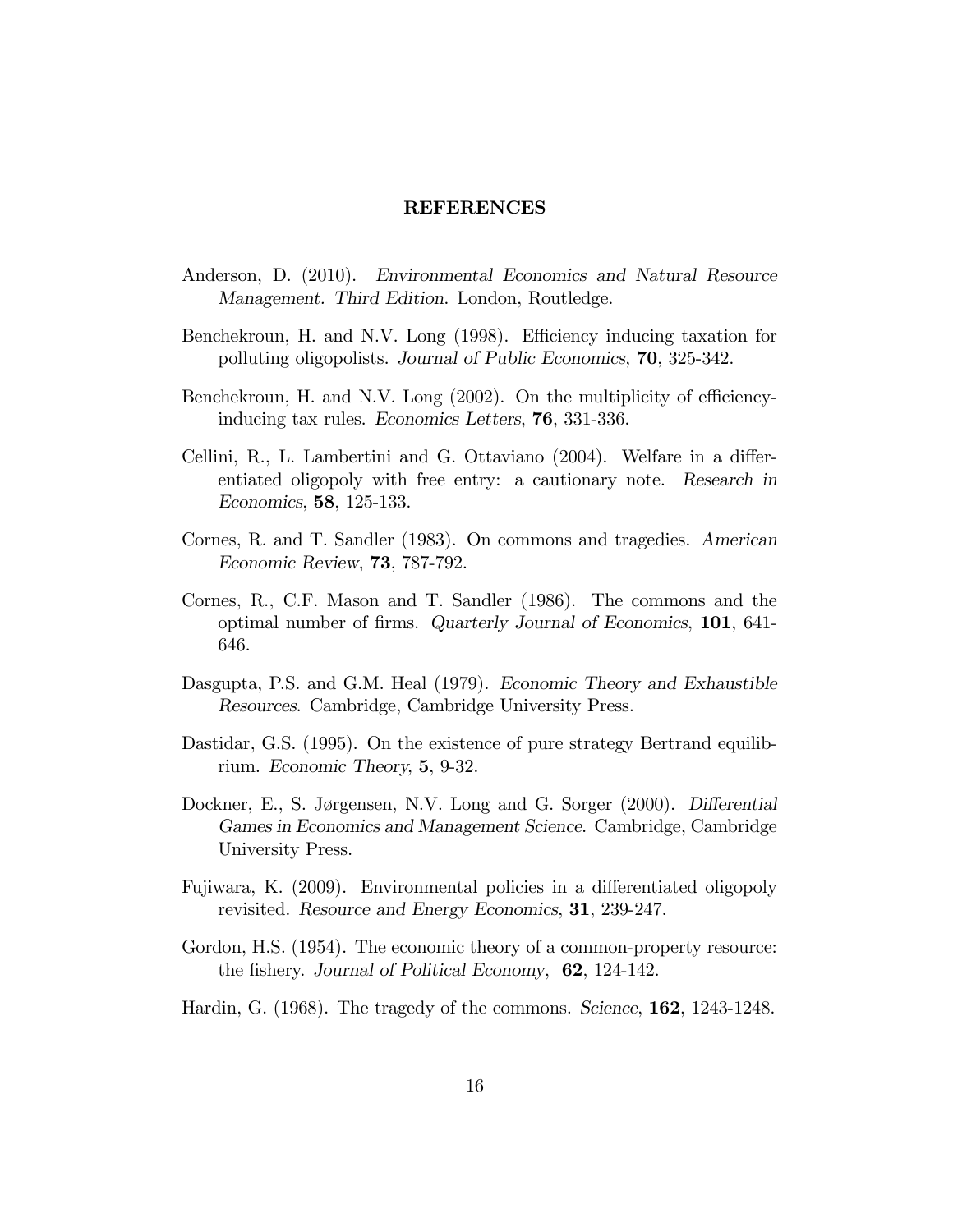- Karp, L. (1992). Social welfare in a common property oligopoly. International Economic Review, 33, 353-372.
- Karp, L. and J. Livernois  $(1992)$ . On efficiency-inducing taxation for a nonrenewable resource monopolist. Journal of Public Economics, 49, 219-239.
- Katsoulacos, Y. and A. Xepapadeas (1995). Environmental policy under oligopoly with endogenous market structure. Scandinavian Journal of Economics, 97, 411-420.
- Kemp, M.C. and N.V. Long (1980). Resource extraction under conditions of common access. In M.C. Kemp and N.V. Long (eds), Exhaustible Resources, Optimality and Trade, Amsterdam, North-Holland.
- Mankiw, N.G. and M.D. Whinston (1990). Free entry and social inefficiency. RAND Journal of Economics, 17, 48-58.
- Mason, C.F. and S. Polasky (1997). The optimal number of firms in the commons: a dynamic approach. Canadian Journal of Economics, 30, 1143-1160.
- McMillan, J. and H.W. Sinn (1984), "Oligopolistic Extraction of a Common-Property Resource: Dynamic Equilibria", in M.C. Kemp and N.V. Long (eds), Essays in the Economics of Exhaustible Resources, Amsterdam, North-Holland.
- Novshek, W. (1980). Cournot equilibrium with free entry. Review of Economic Studies, 47, 473-486.
- Pearce, D.W. and R.K. Turner (1989). Economics of Natural Resources and the Environment. Hemel Hempstead, Harvester-Wheatsheaf.
- Sinn, H.W. (1984). Common property resources, storage facilities and ownership structures: a Cournot model of the oil market", *Economica*,  $51$ , 235-252.
- SunnevÂg, K.J. (2003). Auction design for the allocation of emission permits in the presence of market power. Resource and Energy Economics, 26, 385-400.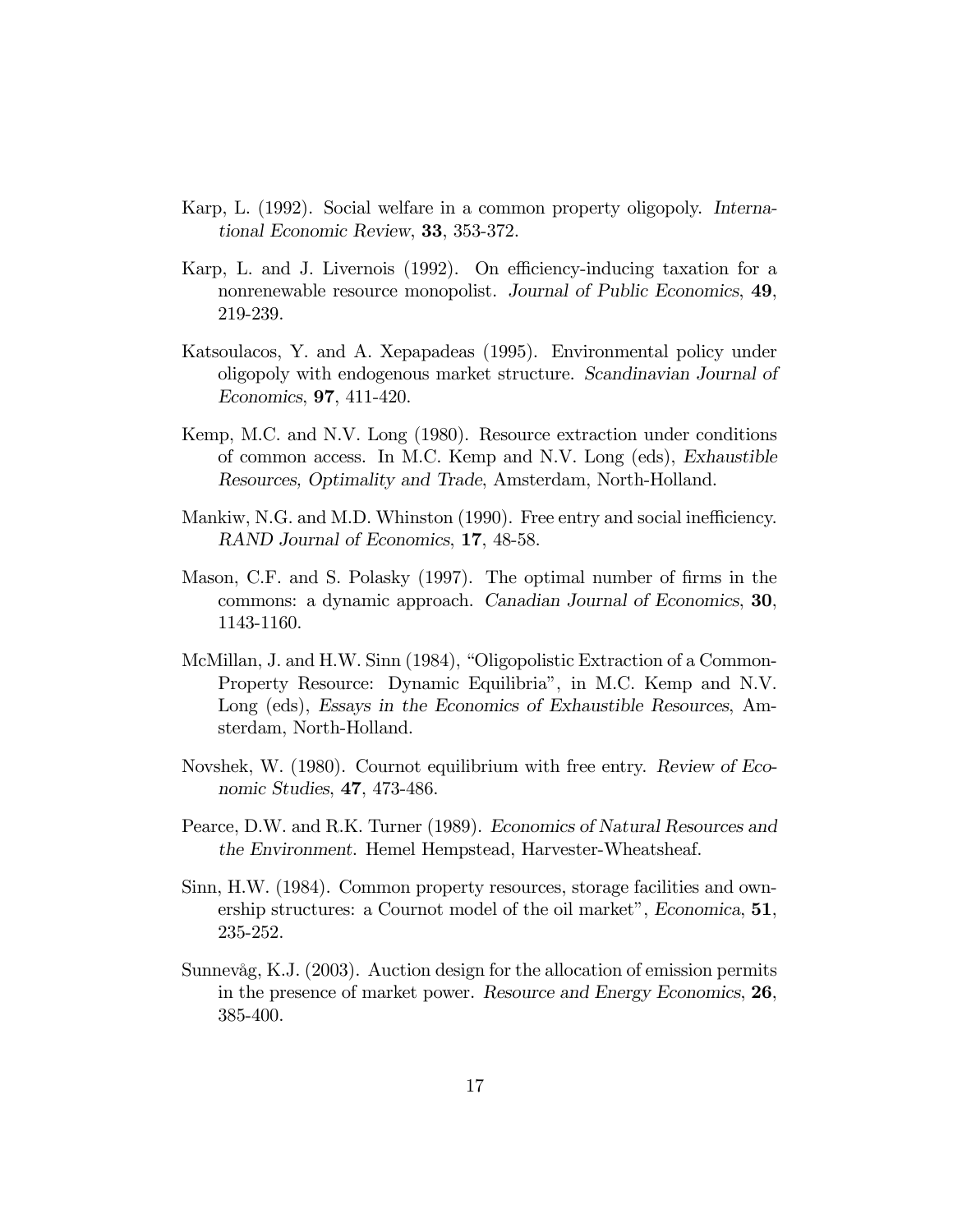- Suzumura, K. and K. Kiyono (1987). Entry barriers and economic welfare. Review of Economic Studies, 54, 157-167.
- Tisdell, C. (2009). Resource and Environmental Economics. Modern Issues and Applications. Singapore, World Scientific.
- von der Fehr, N.-H. (1993). Tradeable emission rights and strategic interaction. Environmental and Resource Economics, 3, 129-151.